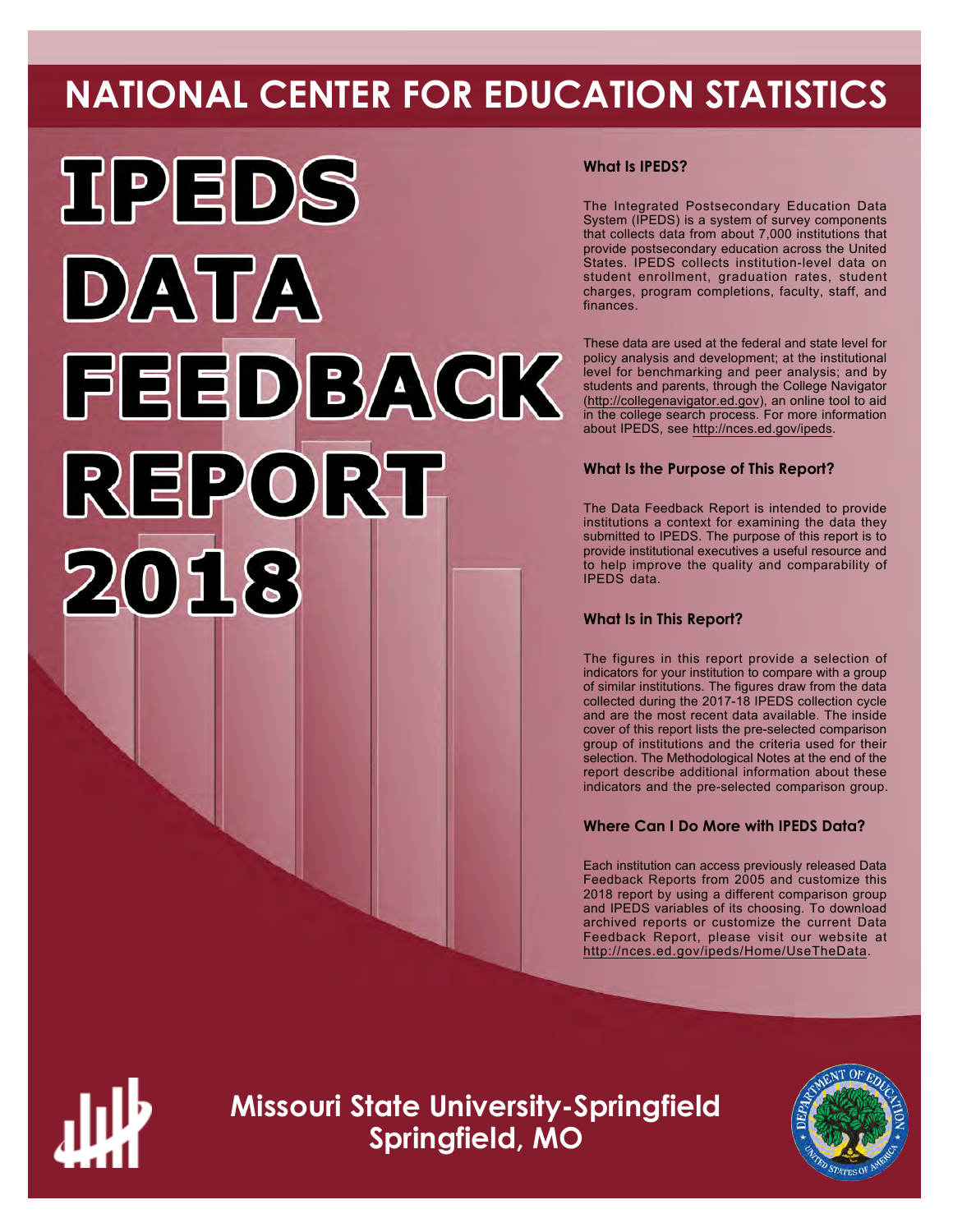# **COMPARISON GROUP**

Comparison group data are included to provide a context for interpreting your institution's statistics. If your institution did not define a custom comparison group for this report by July 13, 2018 NCES selected a comparison group for you. (In this case, the characteristics used to define the comparison group appears below.) The Customize Data Feedback Report functionality on the IPEDS Data Center at this provided link [\(http://nces.ed.gov/ipeds/datacenter/\)](http://nces.ed.gov/ipeds/datacenter/) can be used to reproduce the figures in this report using different peer groups.

The custom comparison group chosen by Missouri State University-Springfield includes the following 65 institutions:

- Bowie State University (Bowie, MD)
- ь California State Polytechnic University-Pomona (Pomona, CA)
- California State University-Dominguez Hills (Carson, CA)
- California State University-Fresno (Fresno, CA)
- Cleveland State University (Cleveland, OH)
- ь College of Staten Island CUNY (Staten Island, NY)
- Coppin State University (Baltimore, MD)
- CUNY Medgar Evers College (Brooklyn, NY)
- DePaul University (Chicago, IL)
- Florida International University (Miami, FL)
- Harrisburg University of Science and Technology (Harrisburg, PA)
- Indiana University-Northwest (Gary, IN)
- Indiana University-Purdue University-Indianapolis (Indianapolis, IN)
- Louisiana State University Health Sciences Center-Shreveport (Shreveport, LA)
- Metropolitan State University (Saint Paul, MN)
- Metropolitan State University of Denver (Denver, CO)
- Miami Dade College (Miami, FL)
- Morgan State University (Baltimore, MD)
- North Carolina Central University (Durham, NC)
- Northern Kentucky University (Highland Heights, KY)
- Old Dominion University (Norfolk, VA)
- Pace University (New York, NY)
- Portland State University (Portland, OR)
- Rutgers University-Camden (Camden, NJ)
- Rutgers University-Newark (Newark, NJ)
- San Jose State University (San Jose, CA)
- Southern Illinois University-Edwardsville (Edwardsville, IL)
- SUNY Buffalo State (Buffalo, NY)
- Syracuse University (Syracuse, NY)
- Temple University (Philadelphia, PA)
- Texas State University (San Marcos, TX)
- The University of Tennessee-Chattanooga (Chattanooga, TN)
- ٠ Towson University (Towson, MD)
- University of Alaska Anchorage (Anchorage, AK)
- University of Arkansas at Little Rock (Little Rock, AR)
- University of Arkansas-Fort Smith (Fort Smith, AR)
- University of Baltimore (Baltimore, MD)
- University of Central Florida (Orlando, FL)
- University of Central Oklahoma (Edmond, OK)
- University of Colorado Denver/Anschutz Medical Campus (Denver, CO)
- University of Houston (Houston, TX)
- University of Louisville (Louisville, KY)
- University of Massachusetts-Boston (Boston, MA)
- University of Michigan-Dearborn (Dearborn, MI)
- University of Missouri-Kansas City (Kansas City, MO)
- University of Missouri-St Louis (Saint Louis, MO) ь
- University of Nebraska at Omaha (Omaha, NE)
- University of Nevada-Las Vegas (Las Vegas, NV)
- University of New Haven (West Haven, CT)
- University of North Carolina at Charlotte (Charlotte, NC)

**The figures in this report have been organized and ordered into the following topic areas:**

| 1) Admissions (only for non-open-admissions schools) | Fig. 1 and 2                               | Pg. 3             |
|------------------------------------------------------|--------------------------------------------|-------------------|
| 2) Student Enrollment                                | Fig. 3 and 4                               | Pq. 3 and 4       |
| 3) Awards                                            | Fig. 5                                     | Pg. 4             |
| 4) Charges and Net Price                             | Fig. 6 and 7                               | Pg. 4             |
| 5) Student Financial Aid                             | Fig. 8, 9, 10 and 11                       | Pg. 5             |
| 6) Military Benefits*                                | [No charts applicable]                     |                   |
| 7) Retention and Graduation Rates                    | Fig. 12, 13, 14, 15, 16, 17, 18, 19 and 20 | Pg. 6, 7, 8 and 9 |
| 8) Finance                                           | Fig. 21 and 22                             | Pg. 10            |
| 9) Staff                                             | Fig. 23 and 24                             | Pg. 10            |
| 10) Libraries                                        | Fig. 25 and 26                             | Pg. 11            |

\*These figures only appear in customized Data Feedback Reports (DFR), which are available through Use the Data portal on the IPEDS website.

2

- University of North Carolina at Greensboro (Greensboro, NC)
- University of North Florida (Jacksonville, FL)
- University of North Texas (Denton, TX)
- University of South Carolina-Upstate (Spartanburg, SC)
- University of the District of Columbia (Washington, DC)
- University of Washington-Tacoma Campus (Tacoma, WA)
- University of Wisconsin-Milwaukee (Milwaukee, WI)
- University of Wisconsin-Parkside (Kenosha, WI)
- ٠ Virginia Commonwealth University (Richmond, VA)
- Wagner College (Staten Island, NY)
- Wayne State University (Detroit, MI)
- ٠ Weber State University (Ogden, UT)
- Westfield State University (Westfield, MA) Widener University (Chester, PA)
- 
- Wright State University-Main Campus (Dayton, OH)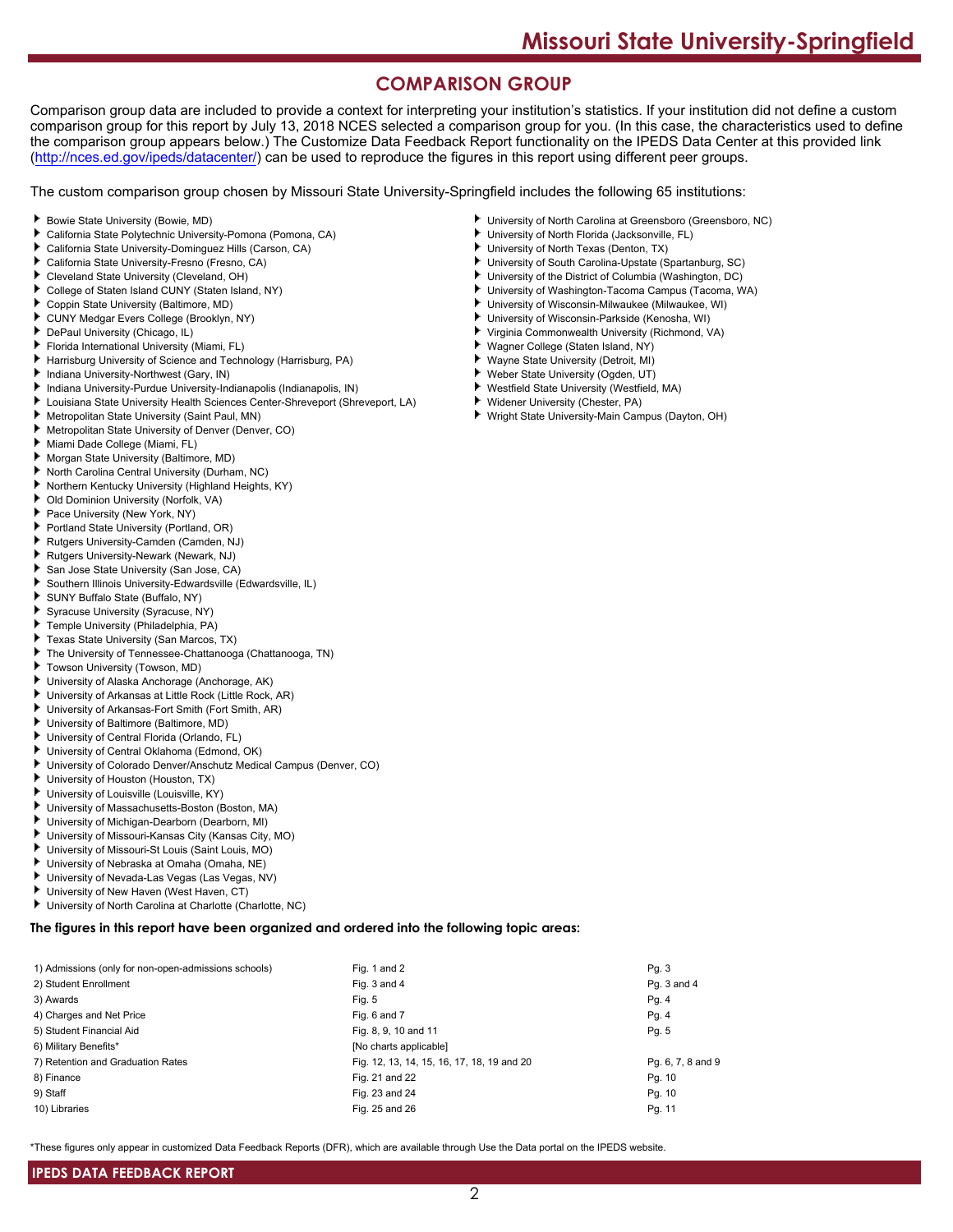**Figure 1. Number of first-time undergraduate students who applied, were admitted, and enrolled full and part time: Fall 2017**

Admissions measure 0 2,000 4,000 6,000 8,000 10,000 12,000 Number of students Enrolled part time Enrolled full time **Admitte** Applicants 38 55 1,999 3,182 7,418 7,944 10,232 9,453 Your institution Comparison Group Median (N=57) NOTE: Admissions data are presented only for institutions that do not have an open

admission policy, and apply to first-time, degree/certificate-seeking undergraduate students only. For details, see the Methodological Notes. N is the number of institutions in the comparison group.

SOURCE: U.S. Department of Education, National Center for Education Statistics, Integrated Postsecondary Education Data System (IPEDS): Winter 2017-18, Admissions component.





NOTE: Admissions data are presented only for institutions that do not have an open admission policy, and apply to first-time, degree/certificate-seeking undergraduate students only. For details, see the Methodological Notes. Median values for the comparison group will not add to 100%. See "Use of Median Values for Comparison Group" for how median values are determined. N is the number of institutions in the comparison group.

SOURCE: U.S. Department of Education, National Center for Education Statistics, Integrated Postsecondary Education Data System (IPEDS): Winter 2017-18, Admissions component.

# **Figure 3. Percent of all students enrolled, by race/ethnicity, and percent of students who are women: Fall 2017**



**The Your institution Comparison Group Median (N=65)** 

NOTE: For more information about disaggregation of data by race and ethnicity, see the Methodological Notes. Median values for the comparison group will not add to 100%. See "Use of Median Values for Comparison Group" for how median values are determined. N is the number of institutions in the comparison group.

SOURCE: U.S. Department of Education, National Center for Education Statistics, Integrated Postsecondary Education Data System (IPEDS): Spring 2018, Fall Enrollment component.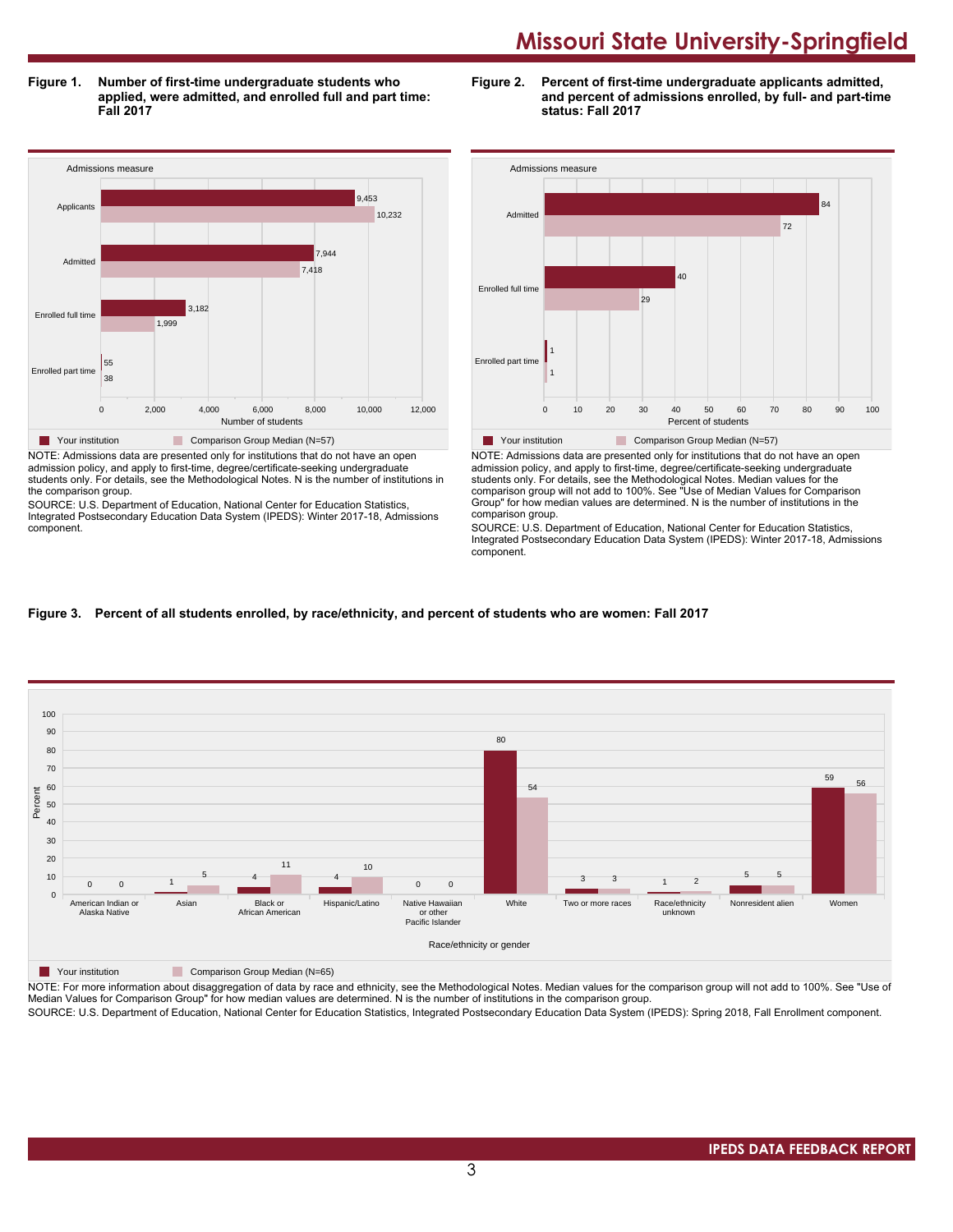**Figure 4. Unduplicated 12-month headcount of all students and of undergraduate students (2016-17), total FTE enrollment (2016-17), and full- and part-time fall enrollment (Fall 2017)**



NOTE: For details on calculating full-time equivalent (FTE) enrollment, see Calculating FTE in the Methodological Notes. Total headcount, FTE, and full- and part-time fall enrollment include both undergraduate and postbaccalaureate students, when applicable. N is the number of institutions in the comparison group.

SOURCE: U.S. Department of Education, National Center for Education Statistics, Integrated Postsecondary Education Data System (IPEDS): Fall 2017, 12-month Enrollment component and Spring 2018, Fall Enrollment component.

#### **Figure 6. Academic year tuition and required fees for full-time, first-time degree/certificate-seeking undergraduates: 2014-15 to 2017-18**



NOTE: The tuition and required fees shown here are the lowest reported from the categories of in-district, in-state, and out-of-state. N is the number of institutions in the comparison group.

SOURCE: U.S. Department of Education, National Center for Education Statistics, Integrated Postsecondary Education Data System (IPEDS): Fall 2017, Institutional Characteristics component.

**Figure 5. Number of degrees awarded, by level: 2016-17**



NOTE: For additional information about postbaccalaureate degree levels, see the Methodology Notes. N is the number of institutions in the comparison group. SOURCE: U.S. Department of Education, National Center for Education Statistics, Integrated Postsecondary Education Data System (IPEDS): Fall 2017, Completions component.

**Figure 7. Average net price of attendance for full-time, first-time degree/certificate-seeking undergraduate students, who were awarded grant or scholarship aid: 2014-15 to 2016- 17**



NOTE: Average net price is for full-time, first-time degree/certificate-seeking undergraduate students and is generated by subtracting the average amount of federal, state/local government, and institutional grant and scholarship awarded aid from the total cost of attendance. Total cost of attendance is the sum of published tuition and required fees, books and supplies, and the average room and board and other expenses. For details, see the Methodological Notes. N is the number of institutions in the comparison group.

SOURCE: U.S. Department of Education, National Center for Education Statistics, Integrated Postsecondary Education Data System (IPEDS): Fall 2017, Institutional Characteristics component and Winter 2017-18, Student Financial Aid component.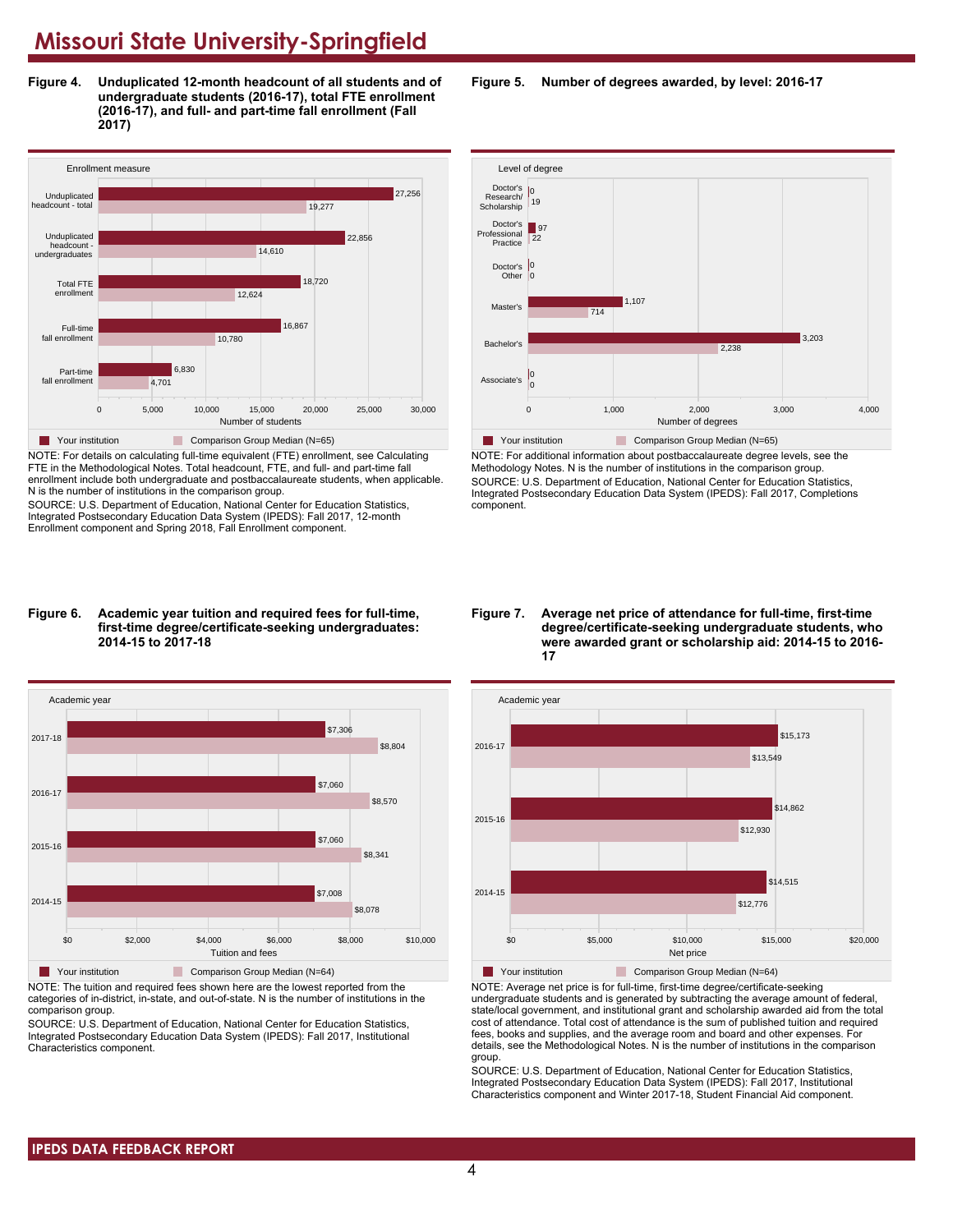**Figure 8. Percent of full-time, first-time degree/certificate-seeking undergraduate students who were awarded grant or scholarship aid from the federal government, state/local government, or the institution, or loans, by type of aid: 2016-17**



NOTE: Any grant aid above includes grant or scholarship aid awarded from the federal government, state/local government, or the institution. Federal grants includes Pell grants and other federal grants. Any loans includes federal loans and other loans awarded to students. For details on how students are counted for financial aid reporting, see Cohort Determination in the Methodological Notes. N is the number of institutions in the comparison group.

SOURCE: U.S. Department of Education, National Center for Education Statistics, Integrated Postsecondary Education Data System (IPEDS): Winter 2017-18, Student Financial Aid component.

#### **Figure 10. Percent of all undergraduates awarded aid, by type of aid: 2016-17**



NOTE: Any grant aid above includes grant or scholarship aid awarded from the federal government, state/local government, the institution, or other sources. Federal loans includes only federal loans awarded to students. N is the number of institutions in the comparison group.

SOURCE: U.S. Department of Education, National Center for Education Statistics, Integrated Postsecondary Education Data System (IPEDS): Winter 2017-18, Student Financial Aid component.





NOTE: Any grant aid above includes grant or scholarship aid awarded from the federal government, state/local government, or the institution. Federal grants includes Pell grants and other federal grants. Any loans includes federal loans and other loans awarded to students. Average amounts of aid were calculated by dividing the total aid awarded by the total number of recipients in each institution. N is the number of institutions in the comparison group.

SOURCE: U.S. Department of Education, National Center for Education Statistics, Integrated Postsecondary Education Data System (IPEDS): Winter 2017-18, Student Financial Aid component.

#### **Figure 11. Average amount of aid awarded to all undergraduates, by type of aid: 2016-17**



NOTE: Any grant aid above includes grant or scholarship aid from the federal government, state/local government, the institution, or other sources. Federal loans includes federal loans to students. Average amounts of aid were calculated by dividing the total aid awarded by the total number of recipients in each institution. N is the number of institutions in the comparison group.

SOURCE: U.S. Department of Education, National Center for Education Statistics, Integrated Postsecondary Education Data System (IPEDS): Winter 2017-18, Student Financial Aid component.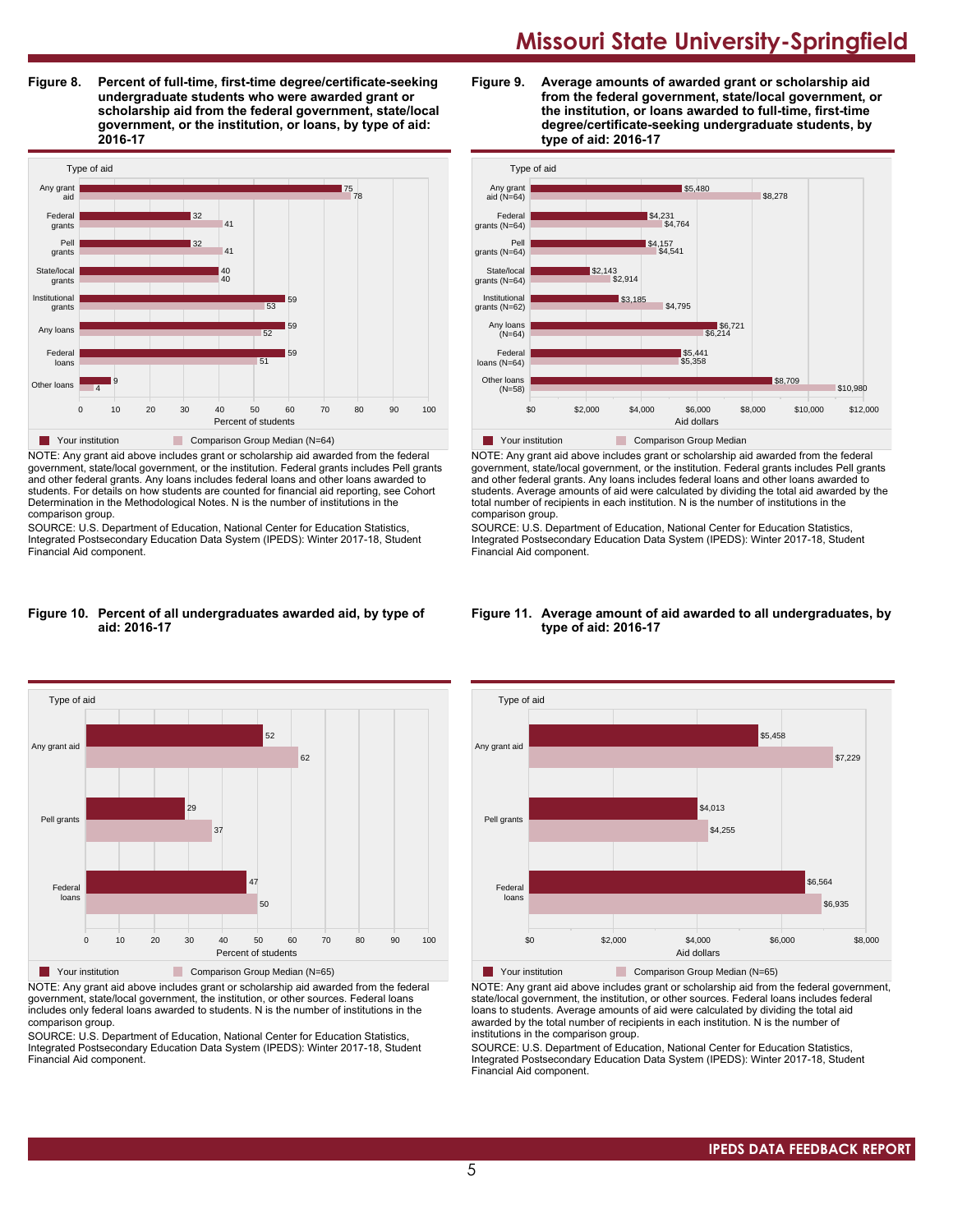**Figure 12. Retention rates of first-time bachelor's degree seeking students, by attendance level: Fall 2016 cohort**





NOTE: Retention rates are measured from the fall of first enrollment to the following fall. Academic reporting institutions report retention data as of the institution's official fall reporting date or as of October 15, 2016. Program reporters determine the cohort with enrollment any time between August 1-October 31, 2016 and retention based on August 1, 2017. Four-year institutions report retention rates for students seeking a bachelor's degree. For more details, see the Methodological Notes. N is the number of institutions in the comparison group.

SOURCE: U.S. Department of Education, National Center for Education Statistics, Integrated Postsecondary Education Data System (IPEDS): Spring 2018, Fall Enrollment component.



NOTE: Graduation rate cohort includes all full-time, first-time degree/certificate-seeking undergraduate students. Graduation and transfer-out rates are the Student Right-to-Know rates. Only institutions with mission to prepare students to transfer are required to report transfer out. For more details, see the Methodological Notes. N is the number of institutions in the comparison group.

SOURCE: U.S. Department of Education, National Center for Education Statistics, Integrated Postsecondary Education Data System (IPEDS): Winter 2017-18, Graduation Rates component.



#### **Figure 14. Graduation rates of full-time, first-time degree/certificate-seeking undergraduates within 150% of normal time to program completion, by race/ethnicity: 2011 cohort**

**The Your institution** Comparison Group Median

NOTE: For more information about disaggregation of data by race and ethnicity, see the Methodological Notes. The graduation rates are the Student Right-to-Know (SRK) rates. Median values for the comparison group will not add to 100%. N is the number of institutions in the comparison group. SOURCE: U.S. Department of Education, National Center for Education Statistics, Integrated Postsecondary Education Data System (IPEDS): Winter 2017-18, Graduation Rates

component.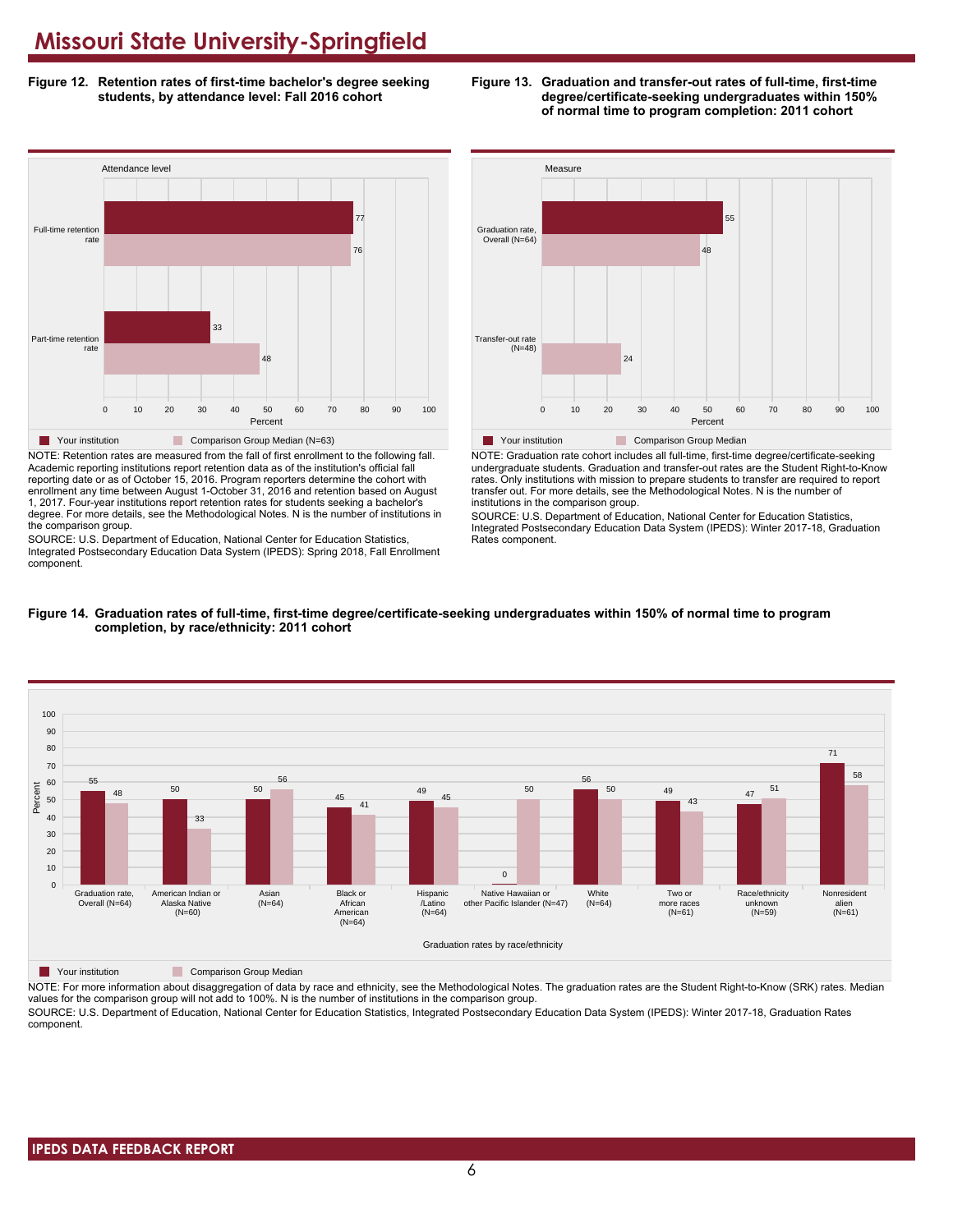**Figure 15. Graduation rates of full-time, first-time degree/certificateseeking undergraduates within 150% of normal time to program completion, by financial aid recipients: 2011 cohort**

**Figure 16. Bachelor's degree graduation rates of full-time, first-time degree/certificate-seeking undergraduates within 4 years, 6 years, and 8 years: 2009 cohort**



NOTE: Graduation rate cohort includes all full-time, first-time degree/certificate-seeking undergraduate students. Data were collected on those students, who at entry of the cohort, were awarded a Pell Grant and students who were awarded a Subsidized Stafford loan, but did not receive a Pell Grant. Graduation rates are the Student Right-to-Know rates. Only institutions with mission to prepare students to transfer are required to report transfer out. For more details, see the Methodological Notes. N is the number of institutions in the comparison group.

SOURCE: U.S. Department of Education, National Center for Education Statistics, Integrated Postsecondary Education Data System (IPEDS): Winter 2017-18, Graduation Rates component.



NOTE: The 4-, 6-, and 8-year graduation rates are calculated using the number students who completed a bachelor's or equivalent degree from a cohort of students who entered the institution seeking a bachelor's or equivalent degree. For details, see the Methodological Notes. N is the number of institutions in the comparison group. Medians are not reported for comparison groups with less than three values.

SOURCE: U.S. Department of Education, National Center for Education Statistics, Integrated Postsecondary Education Data System (IPEDS): Winter 2017-18, 200% Graduation Rates component.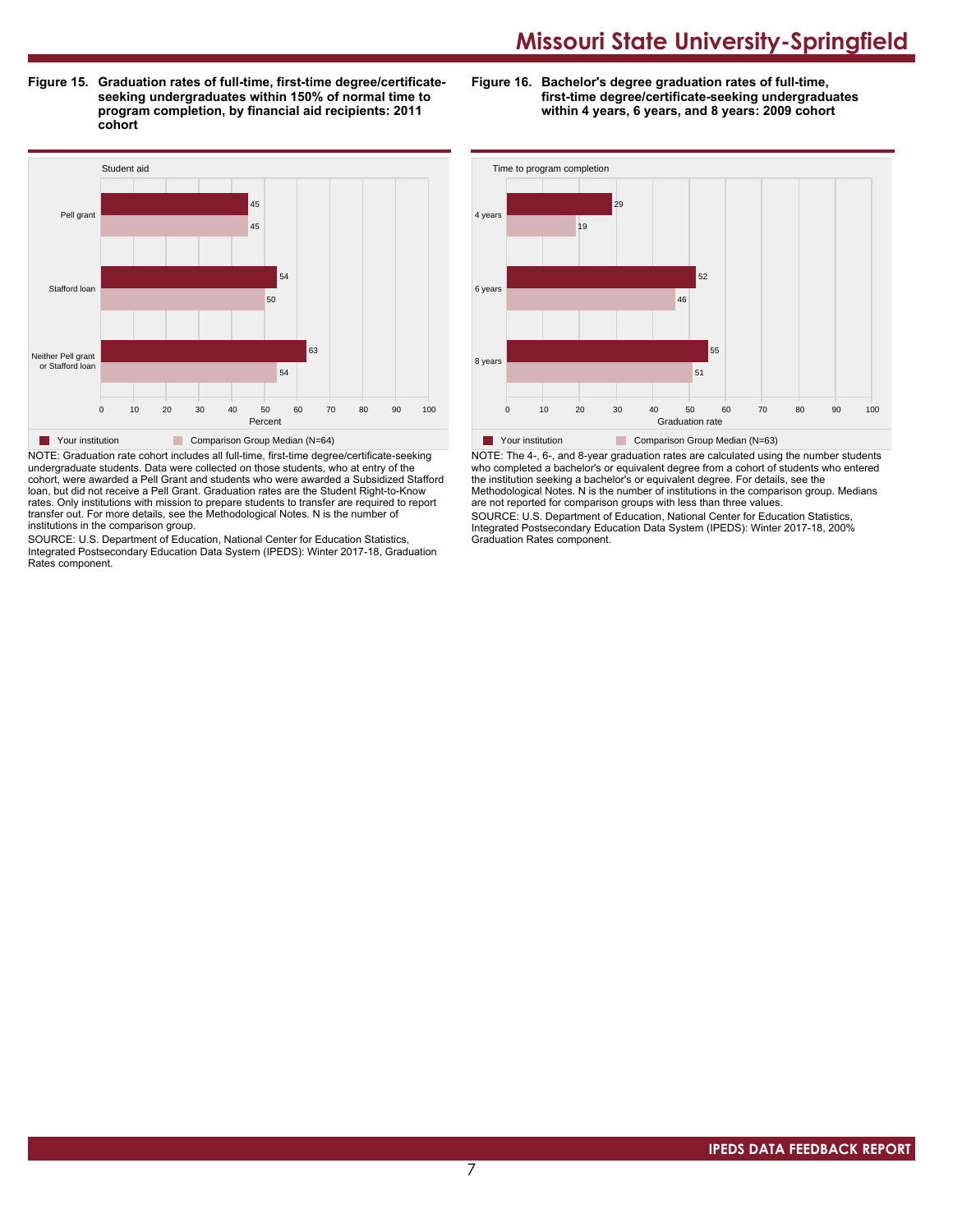**Figure 17. Award and enrollment rates of first-time, full-time, degree/certificate-seeking undergraduates after 8 years of entry, by Pell status, 2009-10 cohort**



NOTE: Award measures are based on the highest award received after 8 years of entry and enrollment measures are based on student who did not received an award after 8 years of entry. Student cohorts (i.e., First-time, full-time; First-time, part-time; Non-first-time, full-time; and Non-first-time, part-time) are degree/certificate-seeking undergraduate students who entered the institution between July 1, 2009-June 30, 2010. Pell recipients are students with demonstrated financial need. For more details, see the Methodological Notes. N is the number of institutions in the comparison group.

SOURCE: U.S. Department of Education, National Center for Education Statistics, Integrated Postsecondary Education Data System (IPEDS): Winter 2017-18, Outcome Measures component.

#### **Figure 18. Award and enrollment rates of first-time, part-time, degree/certificate-seeking undergraduates after 8 years of entry, by Pell status, 2009-10 cohort**



NOTE: Award measures are based on the highest award received after 8 years of entry and enrollment measures are based on student who did not received an award after 8 years of entry. Student cohorts (i.e., First-time, full-time; First-time, part-time; Non-first-time, full-time; and Non-first-time, part-time) are degree/certificate-seeking undergraduate students who entered the institution between July 1, 2009-June 30, 2010. Pell recipients are students with demonstrated financial need. For more details, see the Methodological Notes. N is the number of institutions in the comparison group.

SOURCE: U.S. Department of Education, National Center for Education Statistics, Integrated Postsecondary Education Data System (IPEDS): Winter 2017-18, Outcome Measures component.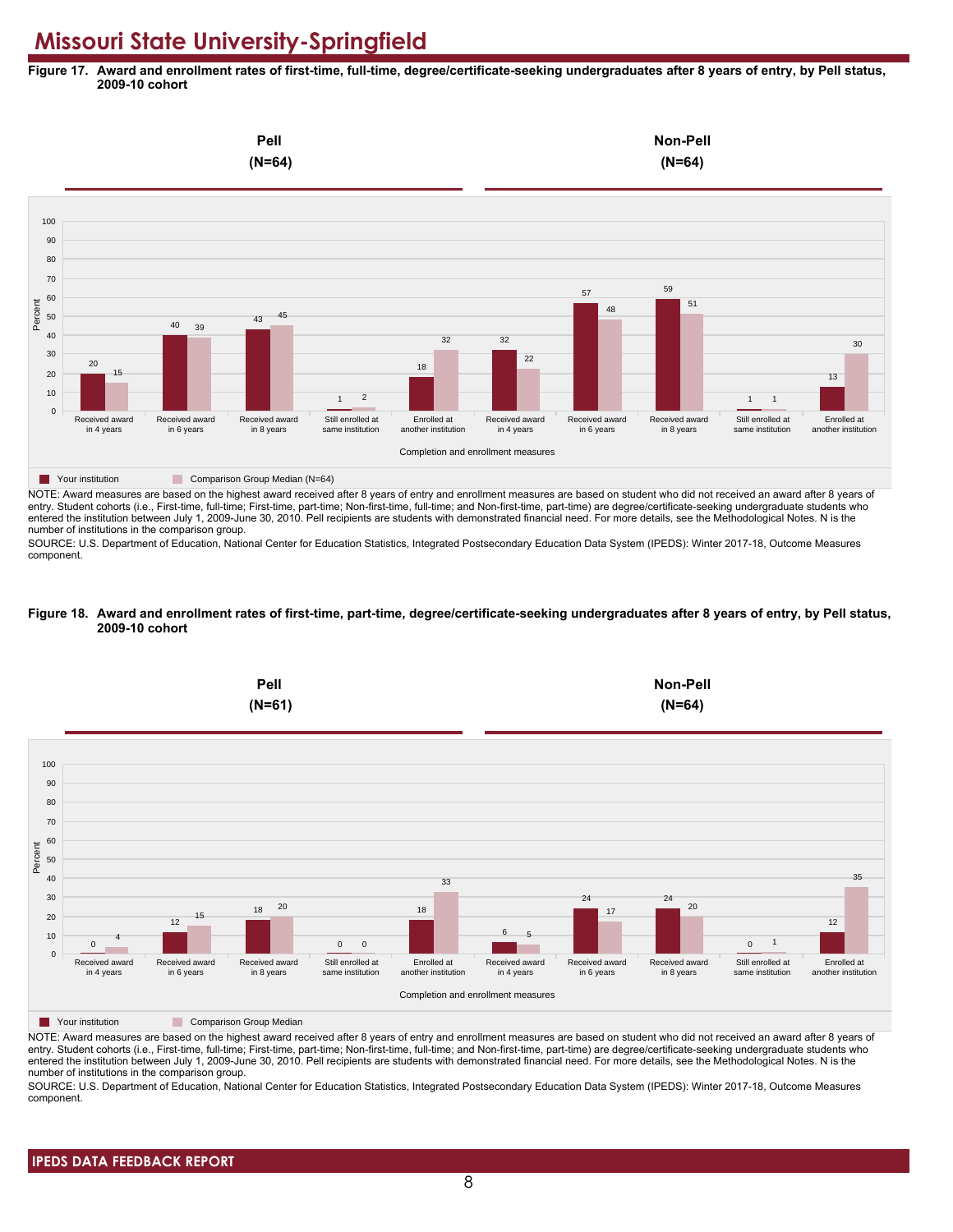#### **Figure 19. Award and enrollment rates of non-first-time, full-time, degree/certificate-seeking undergraduates after 8 years of entry, by Pell status, 2009-10 cohort**



NOTE: Award measures are based on the highest award received after 8 years of entry and enrollment measures are based on student who did not received an award after 8 years of entry. Student cohorts (i.e., First-time, full-time; First-time, part-time; Non-first-time, full-time; and Non-first-time, part-time) are degree/certificate-seeking undergraduate students who entered the institution between July 1, 2009-June 30, 2010. Pell recipients are students with demonstrated financial need. For more details, see the Methodological Notes. N is the number of institutions in the comparison group.

SOURCE: U.S. Department of Education, National Center for Education Statistics, Integrated Postsecondary Education Data System (IPEDS): Winter 2017-18, Outcome Measures component.

#### **Figure 20. Award and enrollment rates of non-first-time, part-time, degree/certificate-seeking undergraduates after 8 years of entry, by Pell status, 2009-10 cohort**



NOTE: Award measures are based on the highest award received after 8 years of entry and enrollment measures are based on student who did not received an award after 8 years of entry. Student cohorts (i.e., First-time, full-time; First-time, part-time; Non-first-time, full-time; and Non-first-time, part-time) are degree/certificate-seeking undergraduate students who entered the institution between July 1, 2009-June 30, 2010. Pell recipients are students with demonstrated financial need. For more details, see the Methodological Notes. N is the number of institutions in the comparison group.

SOURCE: U.S. Department of Education, National Center for Education Statistics, Integrated Postsecondary Education Data System (IPEDS): Winter 2017-18, Outcome Measures component.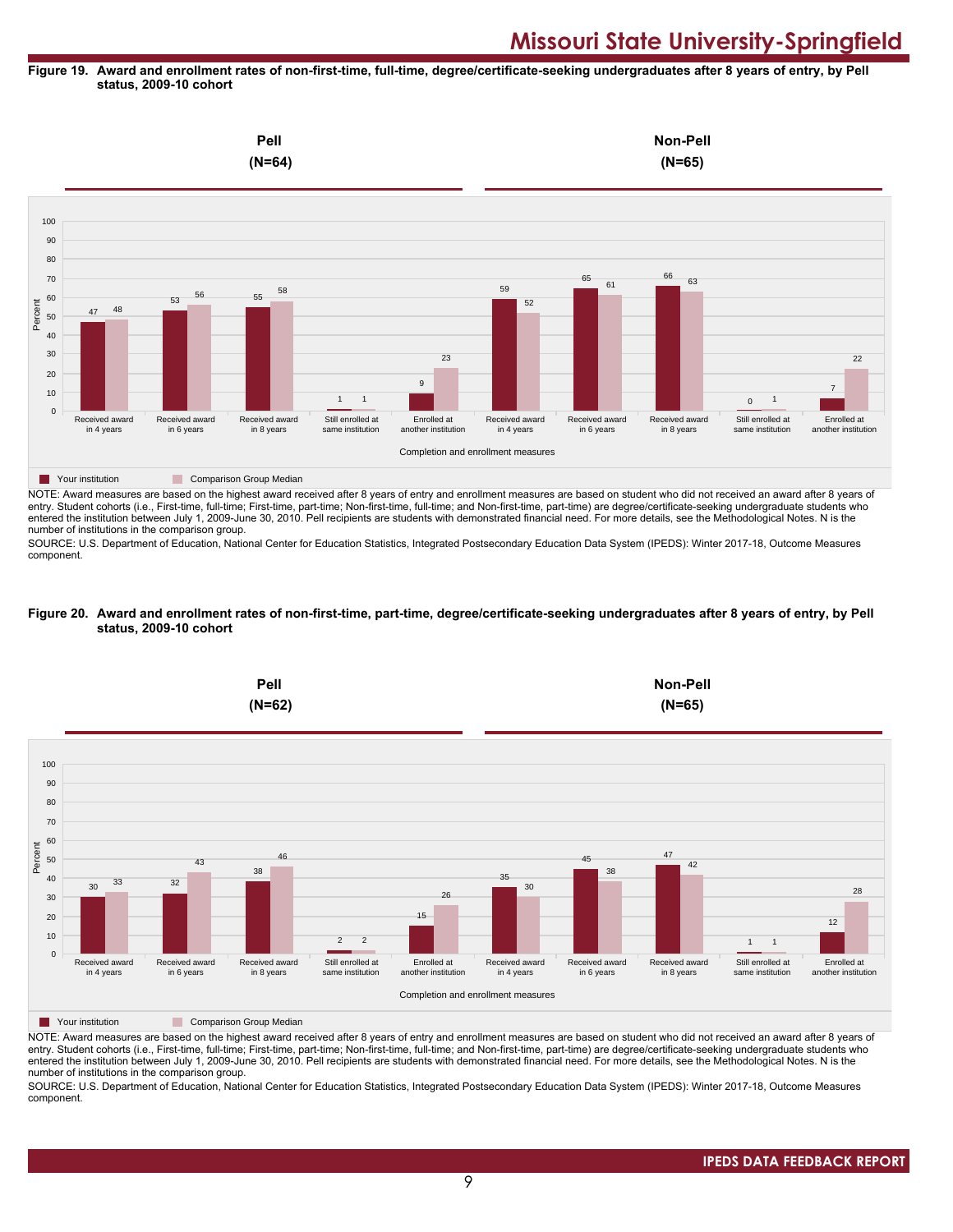**Figure 21. Percent distribution of core revenues, by source: Fiscal year 2017**



NOTE: The comparison group median is based on those members of the comparison group that report finance data using the same accounting standards as the comparison institution. For more information, see the Methodological Notes. N is the number of institutions in the comparison group.

SOURCE: U.S. Department of Education, National Center for Education Statistics, Integrated Postsecondary Education Data System (IPEDS): Spring 2018, Finance component.



**Figure 22. Core expenses per FTE enrollment, by function: Fiscal**

**year 2017**



NOTE: Expenses per full-time equivalent (FTE) enrollment, particularly instruction, may be inflated because finance data includes all core expenses while FTE reflects credit activity only. For details on calculating FTE enrollment and a detailed definition of core expenses, see the Methodological Notes. N is the number of institutions in the comparison group. SOURCE: U.S. Department of Education, National Center for Education Statistics, Integrated Postsecondary Education Data System (IPEDS): Fall 2017, 12-month Enrollment component and Spring 2018, Finance component.

## **Figure 23. Full-time equivalent staff, by occupational category: Fall 2017**



NOTE: Graduate assistants are not included. For calculation details, see the Methodological Notes. N is the number of institutions in the comparison group. SOURCE: U.S. Department of Education, National Center for Education Statistics, Integrated Postsecondary Education Data System (IPEDS): Spring 2018, Human Resources component.

#### **Figure 24. Average salaries of full-time instructional non-medical staff equated to 9-months worked, by academic rank: Academic year 2017-18**



NOTE: See Methodology Notes for more details on average salary. N is the number of

institutions in the comparison group. SOURCE: U.S. Department of Education, National Center for Education Statistics,

Integrated Postsecondary Education Data System (IPEDS): Spring 2018, Human Resources component.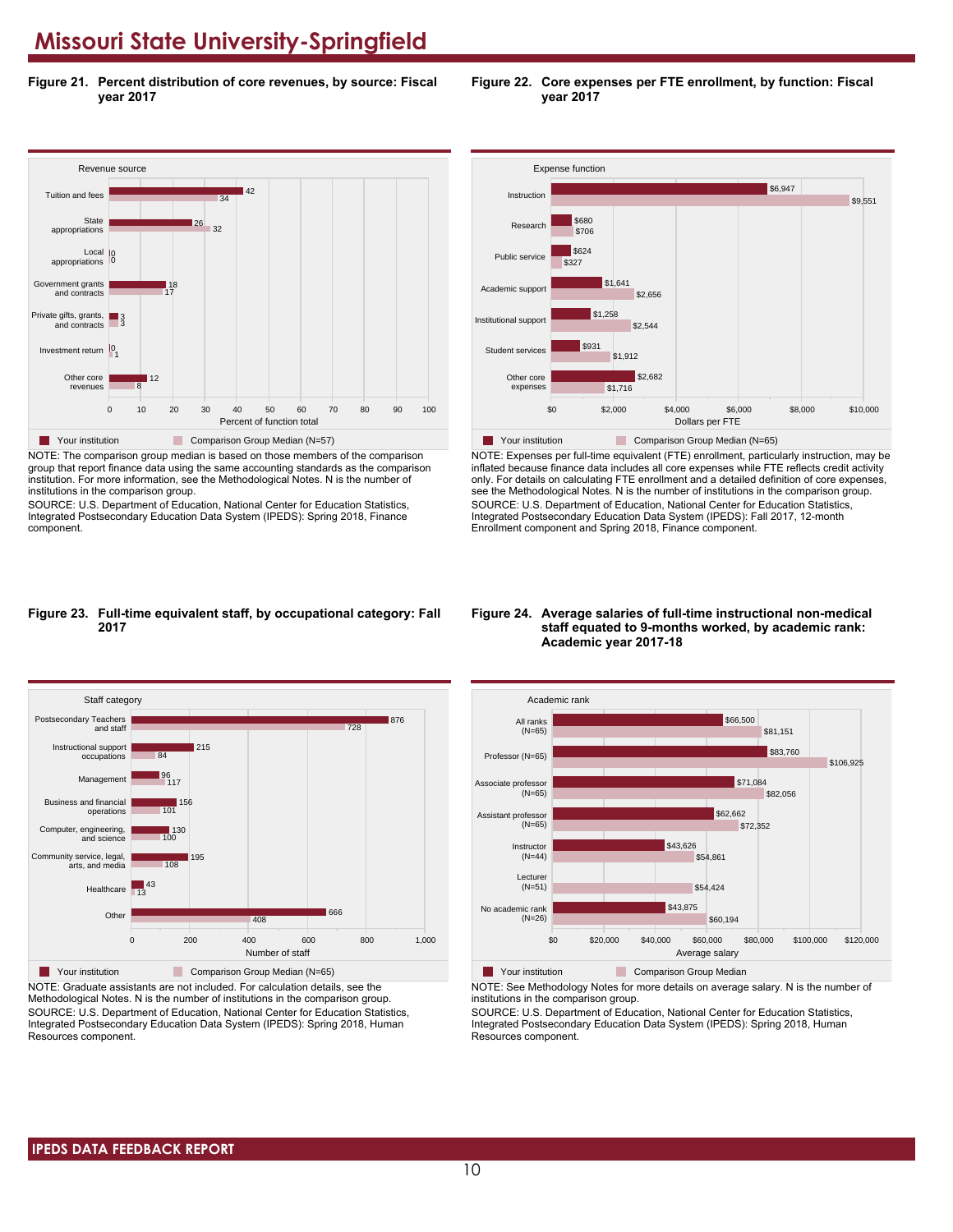**Figure 25. Percent distribution of library collection, by material type: Fiscal Year 2017**

**Figure 26. Percent distribution of library expenses, by function: Fiscal Year 2017**



SOURCE: U.S. Department of Education, National Center for Education Statistics, Integrated Postsecondary Education Data System (IPEDS): Spring 2018, Academic Libraries component.



SOURCE: U.S. Department of Education, National Center for Education Statistics, Integrated Postsecondary Education Data System (IPEDS): Spring 2018, Academic Libraries component.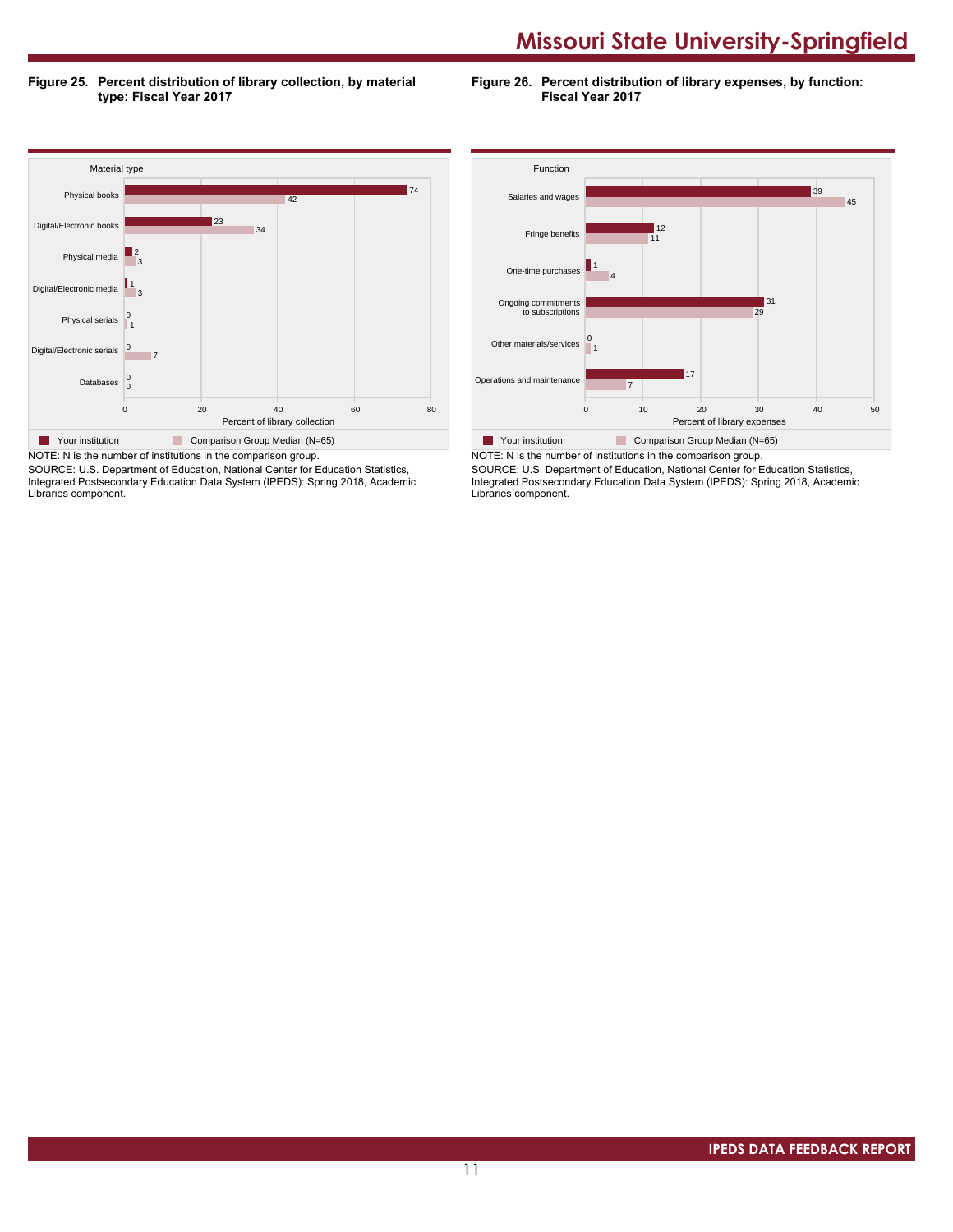# **METHODOLOGICAL NOTES**

# **Overview**

This report is based on data supplied by institutions to IPEDS during 2017-18 data collection year. Response rates exceeded 99% for most surveys. IPEDS First Look reports at <http://nces.ed.gov/pubsearch/getpubcats.asp?sid=010> provide some information on aggregate institutional responses.

# **Use of Median Values for Comparison Group**

This report compares your institution's data to the median value for the comparison group for each statistic shown in the figure. If more than one statistic is present in a figure, the median values are determined separately for each indicator or statistic. Medians are not displayed for comparison groups with fewer than three values. Where percentage distributions are presented, median values may not add to 100%. To access all the data used to create the figures included in this report, go to 'Use the Data' portal on the IPEDS website at this provided link (<http://nces.ed.gov/ipeds>).

# **Missing Statistics**

If a statistic is not reported for your institution, the omission indicates that the statistic is not relevant to your institution and the data were not collected. Not all notes may be applicable to your report.

# **Use of Imputed Data**

All IPEDS data are subject to imputation for total (institutional) and partial (item) nonresponse. If necessary, imputed values were used to prepare your report.

# **Data Confidentiality**

IPEDS data are not collected under a pledge of confidentiality.

# **Disaggregation of Data by Race/Ethnicity**

When applicable, some statistics are disaggregated by race/ethnicity. Data disaggregated by race/ethnicity have been reported using the 1997 Office of Management and Budget categories. Detailed information about the race/ethnicity categories can be found at <https://nces.ed.gov/ipeds/Section/Resources>.

# **Cohort Determination for Reporting Student Financial Aid, Graduation Rates, and Outcome Measures**

Student cohorts for reporting Student Financial Aid and Graduation Rates data are based on the reporting type of the institution. For institutions that report based on an academic year (those operating on standard academic terms), student counts and cohorts are based on fall term data. Student counts and cohorts for program reporters (those that do not operate on standard academic terms) are based on unduplicated counts of students enrolled during a full 12-month period.

Student cohorts for reporting Outcome Measures are based on a full-year cohort from July 1-June 30 for all degree-granting institutions.

# **DESCRIPTION OF STATISTICS USED IN THE FIGURES**

# **Admissions (only for non-open-admissions schools)**

#### *Admissions and Test Score Data*

Admissions and test score data are presented only for institutions that do not have an open admission policy, and apply to first-time, degree/certificate-seeking undergraduate students only. Applicants include only those students who fulfilled all requirements for consideration for admission and who were notified of one of the following actions: admission, non-admission, placement on a wait list, or application withdrawn (by applicant or institution). Admitted applicants (admissions) include wait-listed students who were subsequently offered admission. Early decision, early action, and students who began studies during the summer prior to the fall reporting period are included. For customized Data Feedback Reports, test scores are presented only if scores are required for admission.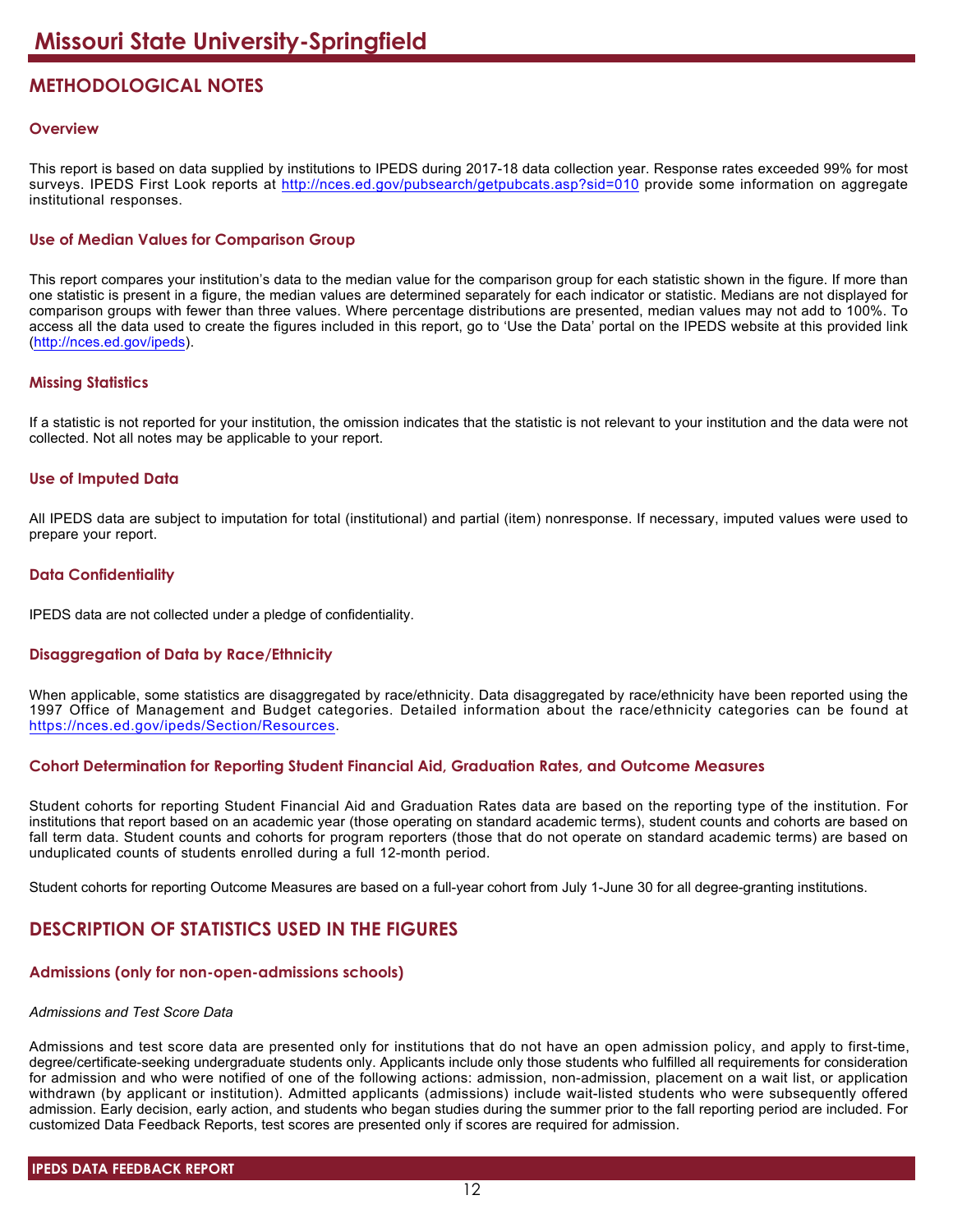### **Student Enrollment**

## *FTE Enrollment*

The full-time equivalent (FTE) enrollment used in this report is the sum of the institution's FTE undergraduate enrollment and FTE graduate enrollment (as calculated from or reported on the 12-month Enrollment component). Undergraduate and graduate FTE are estimated using 12-month instructional activity (credit and/or contact hours). See "Calculation of FTE Students (using instructional activity)" in the IPEDS Glossary at <https://surveys.nces.ed.gov/ipeds/VisGlossaryAll.aspx>.

## *Total Entering Undergraduate Students*

Total entering students are students at the undergraduate level, both full- and part-time, new to the institution in the fall term (or the prior summer term who returned in the fall). This includes all first-time undergraduate students, students transferring into the institution at the undergraduate level, and non-degree/certificate-seeking undergraduates entering in the fall. Only degree-granting, academic year reporting institutions provide total entering student data.

# **Charges and Net Price**

#### *Average Institutional Net Price*

Average net price is calculated for full-time, first-time degree/certificate-seeking undergraduates who were awarded grant or scholarship aid from the federal government, state/local government, or the institution anytime during the full aid year. For public institutions, this includes only students who paid the in-state or in-district tuition rate. Other sources of grant aid are excluded. Average net price is generated by subtracting the average amount of federal, state/local government, and institutional grant and scholarship aid from the total cost of attendance. Total cost of attendance is the sum of published tuition and required fees, books and supplies, and the average room and board and other expenses.

For the purpose of the IPEDS reporting, aid awarded refers to financial aid that was awarded to, and accepted by, a student. This amount may differ from the aid amount that is disbursed to a student.

## **Retention, Graduation Rates, and Outcome Measures**

#### *Retention Rates*

Retention rates are measures at which students persist in their educational program at an institution, expressed as a percentage. For fouryear institutions, this is the percentage of first-time bachelors (or equivalent) degree-seeking undergraduates from the previous fall who are again enrolled in the current fall. For all other institutions this is the percentage of first-time degree/certificate-seeking students from the previous fall who either re-enrolled or successfully completed their program by the current fall. The full-time retention rate is calculated using the percentage of full-time, first-time degree/certificate-seeking undergraduates, while the part-time rate is calculated using the percentage of part-time, first-time degree/certificate-seeking undergraduates.

### *Graduation Rates and Transfer-out Rate*

Graduation rates are those developed to satisfy the requirements of the Student Right-to-Know Act and Higher Education Act, as amended, and are defined as the total number of individuals from a given cohort of full-time, first-time degree/certificate-seeking undergraduates who completed a degree or certificate within a given percent of normal time to complete all requirements of the degree or certificate program; divided by the total number of students in the cohort of full-time, first-time degree/certificate-seeking undergraduates minus any allowable exclusions. Institutions are permitted to exclude from the cohort students who died or were totally and permanently disabled; those who left school to serve in the armed forces or were called up to active duty; those who left to serve with a foreign aid service of the federal government, such as the Peace Corps; and those who left to serve on an official church mission.

A further extension of the traditional Graduation Rates (GR) component which carries forward 100% and 150% graduation rates data previously reported in the GR component is the Graduation Rates 200% (GR200) component, which request information on any additional completers and exclusions from the cohort between 151% and 200% normal time for students to complete all requirements of their program of study.

Transfer-out rate is the total number of students from the cohort who are known to have transferred out of the reporting institution (without earning a degree/award) and subsequently re-enrolled at another institution within the same time period; divided by the same adjusted cohort (initial cohort minus allowable exclusions) as described above. Only institutions with a mission that includes providing substantial preparation for students to enroll in another eligible institution are required to report transfers out.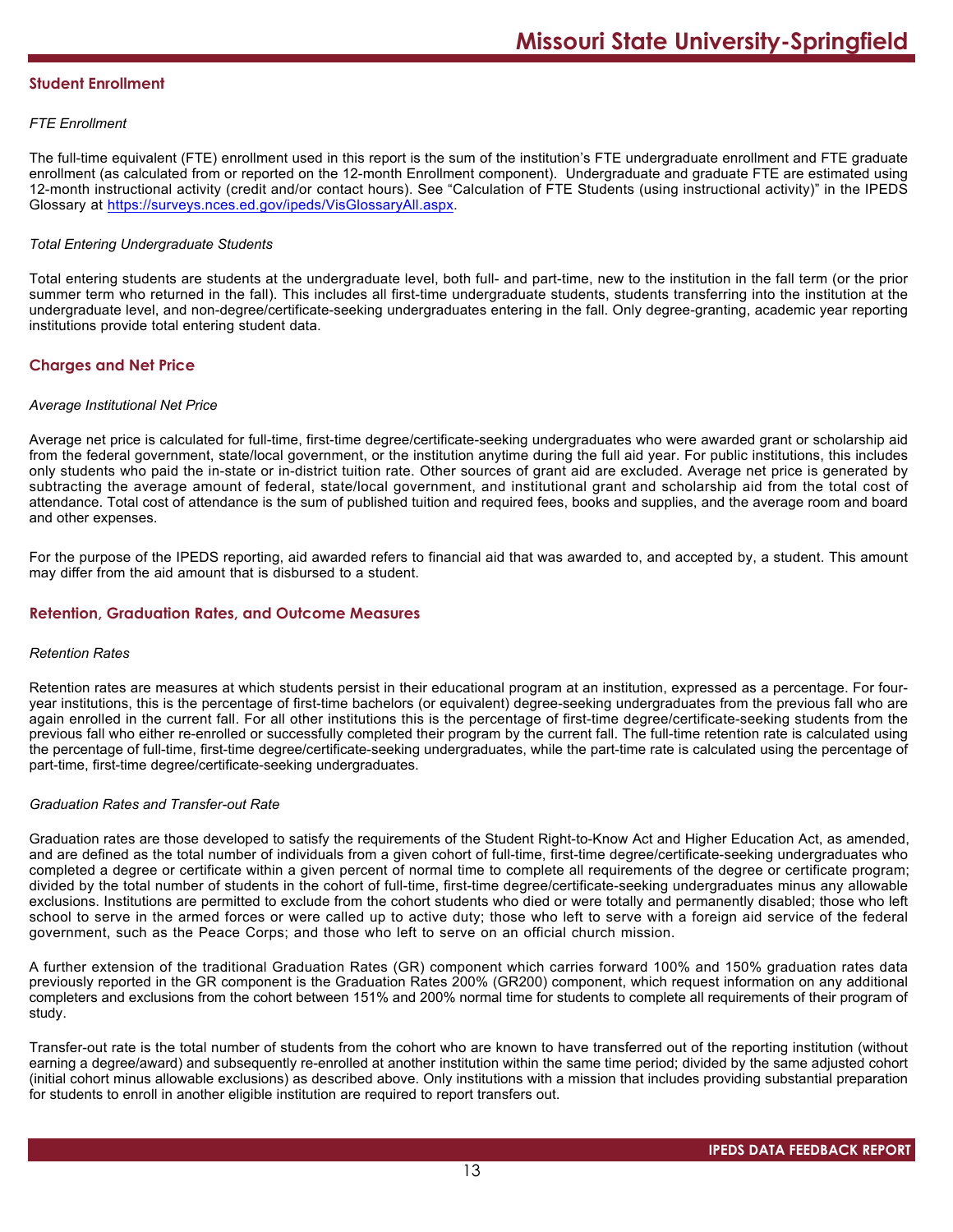## *Outcome Measures Data*

Alternative measures of student success are reported by degree-granting institutions to describe the outcomes of four degree/certificateseeking undergraduate student groups: Full-time, first-time (FTFT); Part-time, first-time (PTFT); Full-time, non-first-time (FTNFT); and Parttime, non-first-time (PTNFT). Additionally, each of the four cohorts collects data on two subcohorts: Pell grant recipients and non-Pell grant recipients. These measures provide the 4-year, 6-year, and 8-year award rates (or completions rates) after entering an institution. NCES calculates award rates by dividing a cohort's or subcohort's adjusted cohort into the number of total awards at 4-year, 6-year, and 8-year status points.

The initial cohort can be revised and take allowable exclusions resulting in an adjusted cohort. Institutions are permitted to exclude from the initial cohort the following: 1) students who died or were totally and permanently disabled; 2) those who left school to serve in the armed forces or were called up to active duty; 3) those who left to serve with a foreign aid service of the federal government, such as the Peace Corps; and 4) those who left to serve on an office church mission.

The highest award and the type of award (i.e., certificate, Associate's, or Bachelor's) are reported at each status point. For students who did not earn an undergraduate award after 8-years of entry, the enrollment statuses are reported as either still enrolled at the institution, or subsequently transferred out of the institution. Unlike the Graduation Rates data, all institutions must report on a full-year cohort (students entering July 1 of one year to June 30 to the next) and on their transfer out students, regardless if the institution has a mission that provides substantial transfer preparation.

## **Finance**

### *Core Revenues*

Core revenues for public institutions reporting under GASB standards include tuition and fees; government (federal, state, and local) appropriations and operating and nonoperating grants/contracts; private gifts, grants, and contracts (private operating grants/contracts plus gifts and contributions from affiliated entities); sales and services of educational activities; investment income; other operating and nonoperating sources; and other revenues and additions (capital appropriations and grants and additions to permanent endowments). "Other core revenues" include federal appropriations, sales and services of educational activities, other operating and nonoperating sources, and other revenues and additions.

Core revenues for private, not-for-profit institutions (and a small number of public institutions) reporting under FASB standards include tuition and fees; government (federal, state, and local) appropriations and grants/contracts; private gifts, grants/contracts (including contributions from affiliated entities); investment return; sales and services of educational activities; and other sources (a generated category of total revenues minus the sum of core and noncore categories on the Finance component). "Other core revenues" include government (federal, state, and local) appropriations, sales and services of educational activities, and other sources.

Core revenues for private, for-profit institutions reporting under FASB standards include tuition and fees; government (federal, state, and local) appropriations and grants/contracts; private grants/ contracts; investment income; sales and services of educational activities; and other sources (a generated category of total revenues minus the sum of core and noncore categories on the Finance component). "Other core revenues" include government (federal, state, and local) appropriations and other sources.

At degree-granting institutions, core revenues exclude revenues from auxiliary enterprises (e.g., bookstores and dormitories), hospitals, and independent operations. Non-degree-granting institutions do no report revenue from auxiliary enterprises in a separate category, and thus may include these amounts in the core revenues from other sources.

#### *Core Expenses*

Core expenses include expenses for instruction, research, public service, academic support, institutional support, student services, grant aid/scholarships and fellowships (net of discounts and allowances), and other functional expenses (a generated category of total expense minus the sum of core and noncore functions on the Finance component). Expenses for operation and maintenance of plant, depreciation, and interest are allocated to each of the other functions. Core expenses at degree-granting institutions exclude expenses for auxiliary enterprises (e.g., bookstores and dormitories), hospitals, and independent operations. Non-degree-granting institutions do not report expenses for auxiliary enterprises in a separate category and thus may include these amounts in the core expenses as other expenses. "Other core expenses" is the sum of grant aid/scholarships and fellowships and other expenses.

#### *Endowment Assets*

Endowment assets, for public institutions under GASB standards, and private, not-for-profit institutions under FASB standards, include gross investments of endowment funds, term endowment funds, and funds functioning as endowment for the institution and any of its foundations and other affiliated organizations. Private, for-profit institutions under FASB do not hold or report endowment assets.